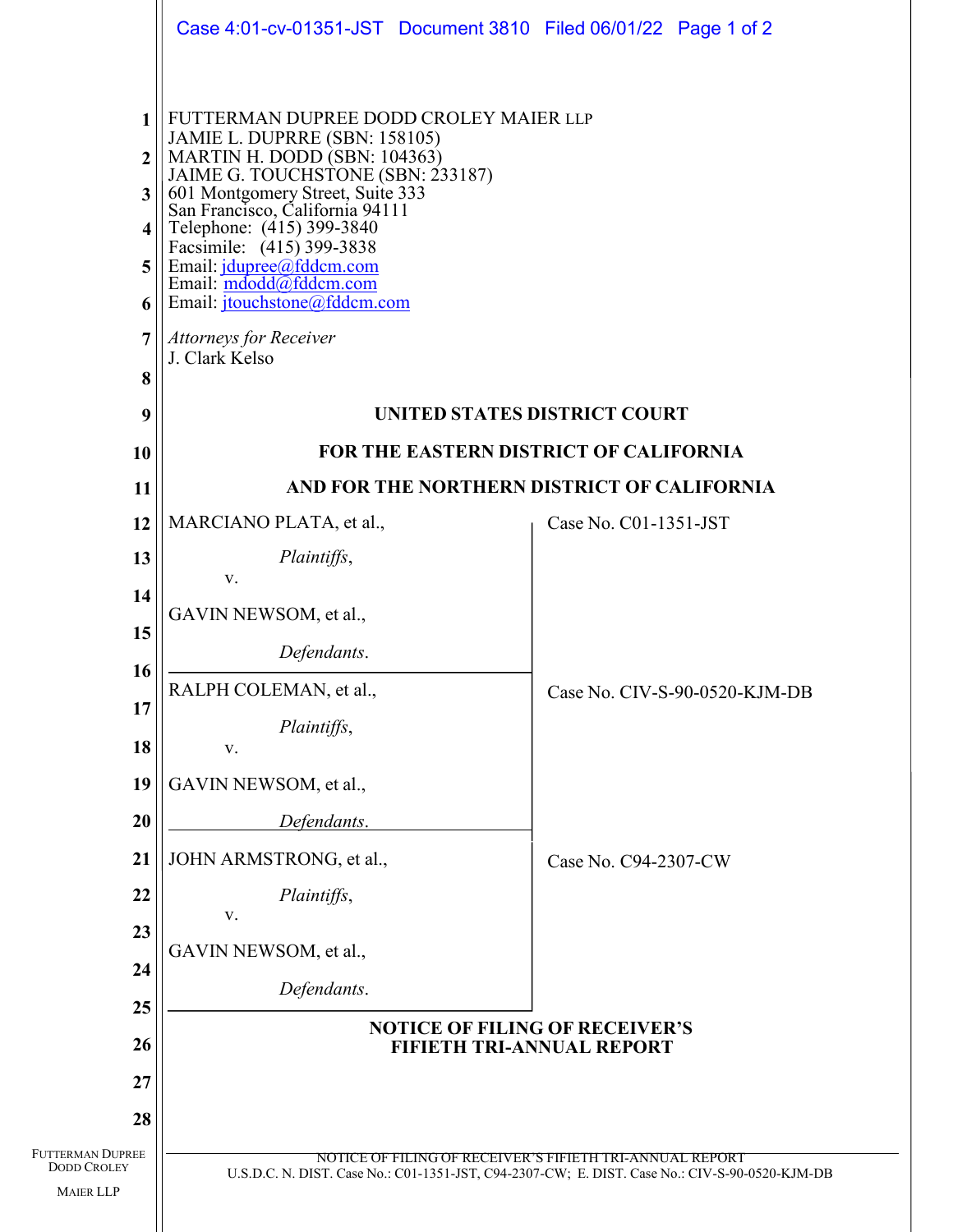| Case 4:01-cv-01351-JST Document 3810 Filed 06/01/22 Page 2 of 2 |  |  |  |
|-----------------------------------------------------------------|--|--|--|
|-----------------------------------------------------------------|--|--|--|

 $\overline{\phantom{a}}$ 

| $\mathbf{1}$                                               | PLEASE TAKE NOTICE that Receiver J. Clark Kelso has filed herewith his Fifieth Tri-          |                                                                                                                                                            |  |  |  |
|------------------------------------------------------------|----------------------------------------------------------------------------------------------|------------------------------------------------------------------------------------------------------------------------------------------------------------|--|--|--|
| $\boldsymbol{2}$                                           | Annual Report in Plata, et al. v. Newsom., et al., Case No. C01-1351-JST; Coleman, et al. v. |                                                                                                                                                            |  |  |  |
| 3                                                          | Newsom, et al. Case No. CIV-S-90-0520-KJM-DB; and Armstrong, et al. v. Newsom, et al. Case   |                                                                                                                                                            |  |  |  |
| $\overline{\mathbf{4}}$                                    | No. C94-2307-CW.                                                                             |                                                                                                                                                            |  |  |  |
| 5                                                          |                                                                                              |                                                                                                                                                            |  |  |  |
| 6<br>7                                                     | Dated: June 1, 2022                                                                          | FUTTERMAN DUPREE DODD CROLEY<br><b>MAIER LLP</b>                                                                                                           |  |  |  |
| 8                                                          |                                                                                              | /s/ Jamie L. Dupree                                                                                                                                        |  |  |  |
| 9                                                          |                                                                                              | By:<br>Jamie L. Dupree<br>Attorneys for Receiver J. Clark Kelso                                                                                            |  |  |  |
| 10                                                         |                                                                                              |                                                                                                                                                            |  |  |  |
| 11                                                         |                                                                                              |                                                                                                                                                            |  |  |  |
| 12                                                         |                                                                                              |                                                                                                                                                            |  |  |  |
| 13                                                         |                                                                                              |                                                                                                                                                            |  |  |  |
| 14                                                         |                                                                                              |                                                                                                                                                            |  |  |  |
| 15                                                         |                                                                                              |                                                                                                                                                            |  |  |  |
| 16                                                         |                                                                                              |                                                                                                                                                            |  |  |  |
| 17                                                         |                                                                                              |                                                                                                                                                            |  |  |  |
| 18                                                         |                                                                                              |                                                                                                                                                            |  |  |  |
| 19                                                         |                                                                                              |                                                                                                                                                            |  |  |  |
| 20                                                         |                                                                                              |                                                                                                                                                            |  |  |  |
| 21                                                         |                                                                                              |                                                                                                                                                            |  |  |  |
| 22                                                         |                                                                                              |                                                                                                                                                            |  |  |  |
| 23                                                         |                                                                                              |                                                                                                                                                            |  |  |  |
| 24                                                         |                                                                                              |                                                                                                                                                            |  |  |  |
| 25                                                         |                                                                                              |                                                                                                                                                            |  |  |  |
| 26                                                         |                                                                                              |                                                                                                                                                            |  |  |  |
| 27                                                         |                                                                                              |                                                                                                                                                            |  |  |  |
| 28                                                         |                                                                                              |                                                                                                                                                            |  |  |  |
| FUTTERMAN DUPREE<br><b>DODD CROLEY</b><br><b>MAIER LLP</b> |                                                                                              | NOTICE OF FILING OF RECEIVER'S FIFIETH TRI-ANNUAL REPORT<br>U.S.D.C. N. DIST. Case No.: C01-1351-JST, C94-2307-CW; E. DIST. Case No.: CIV-S-90-0520-KJM-DB |  |  |  |
|                                                            |                                                                                              |                                                                                                                                                            |  |  |  |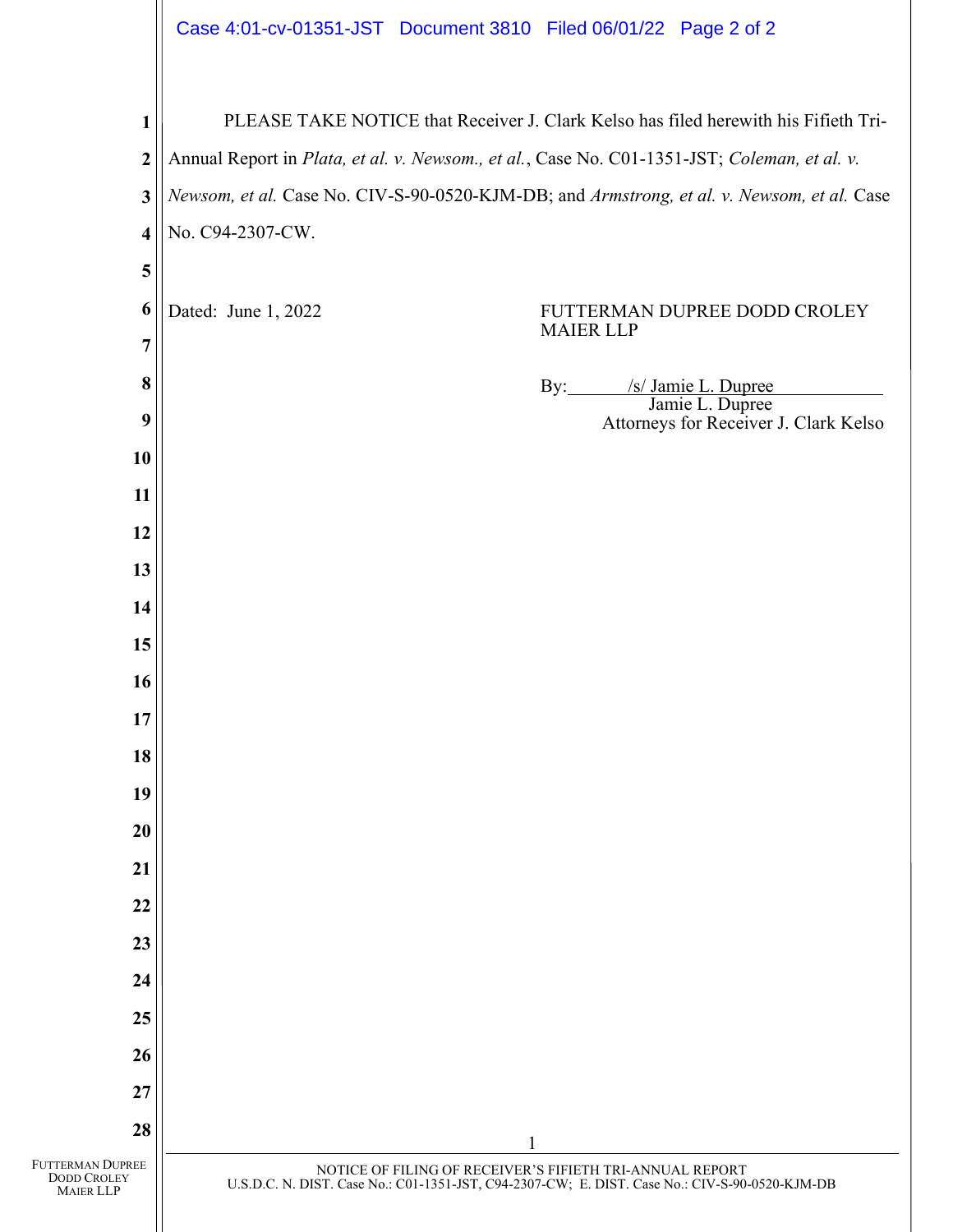

# **Achieving a Constitutional Level of Medical Care in California's Prisons**

**Fiftieth Tri-Annual Report of the Federal Receiver** For January 1 - April 30, 2022

**June 1, 2022 California Correctional Health Care Receivership**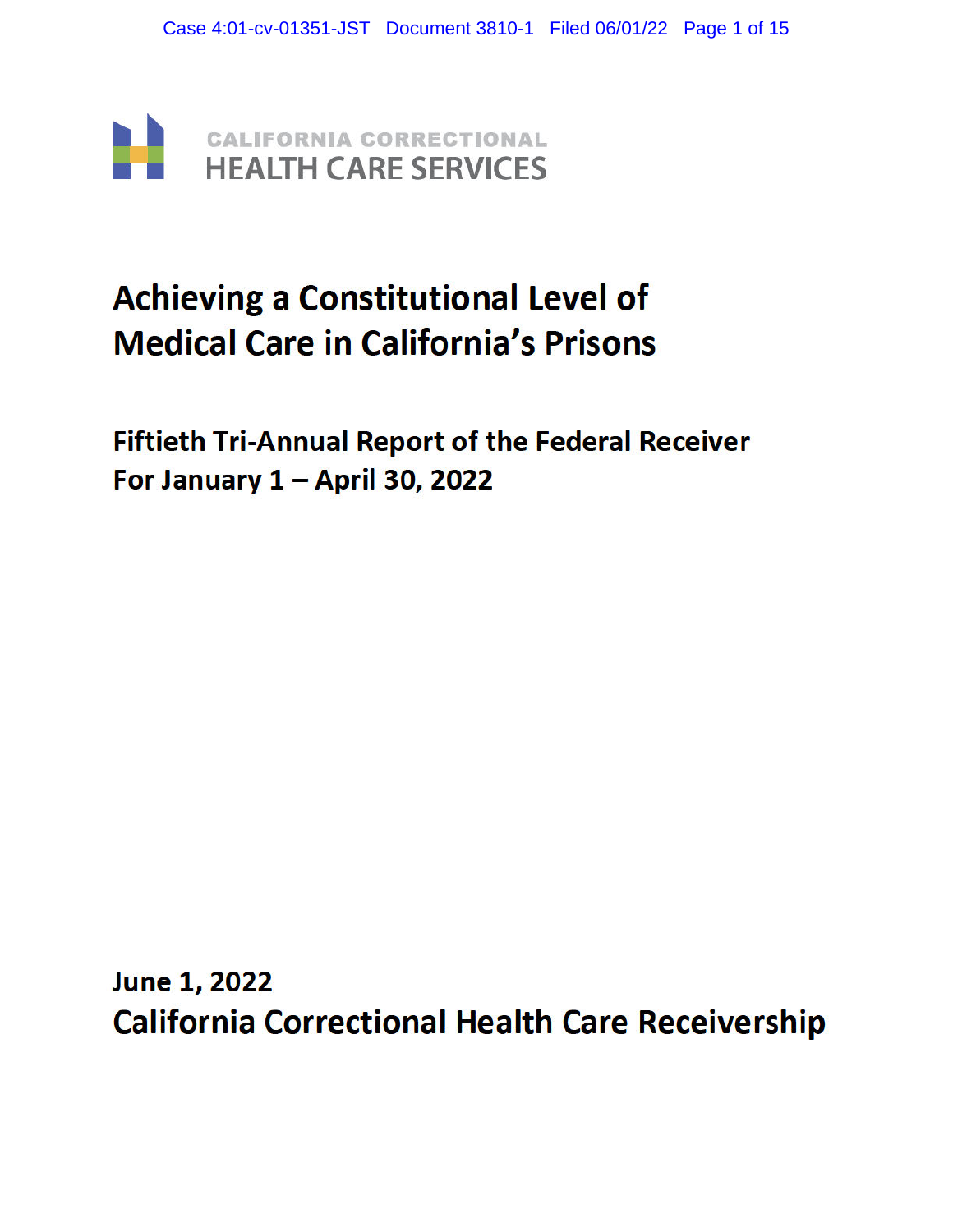# **Vision:**

We enhance public safety and promote successful community reintegration through education, treatment and active participation in rehabilitative and restorative justice programs.

# **Mission:**

To facilitate the successful reintegration of the individuals in our care back to their communities equipped with the tools to be drug-free, healthy, and employable members of society by providing education, treatment, rehabilitative and restorative justice programs, all in a safe and humane environment.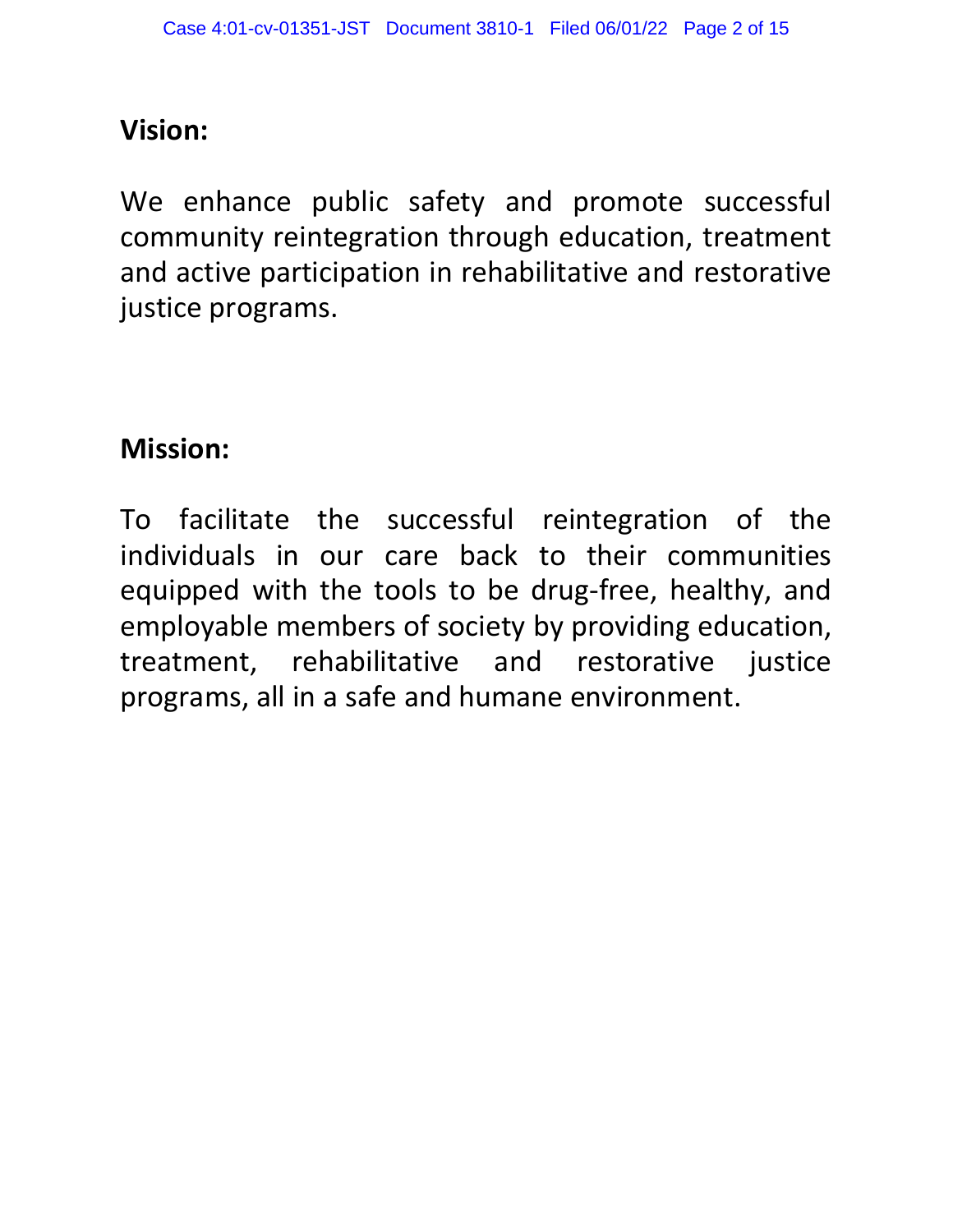# **Table of Contents**

|    |    |                                                                             | Page |  |
|----|----|-----------------------------------------------------------------------------|------|--|
| 1. |    |                                                                             |      |  |
|    | А. |                                                                             |      |  |
|    | Β. |                                                                             |      |  |
|    | C. | Particular Problems Faced by the Receiver, Including Any Specific Obstacles |      |  |
|    |    |                                                                             |      |  |
| 2. |    |                                                                             |      |  |
|    | А. |                                                                             |      |  |
|    | В. |                                                                             |      |  |
|    | C. |                                                                             | 10   |  |
|    | D. |                                                                             | 11   |  |
|    | Е. |                                                                             |      |  |
|    | F. |                                                                             |      |  |
|    |    |                                                                             |      |  |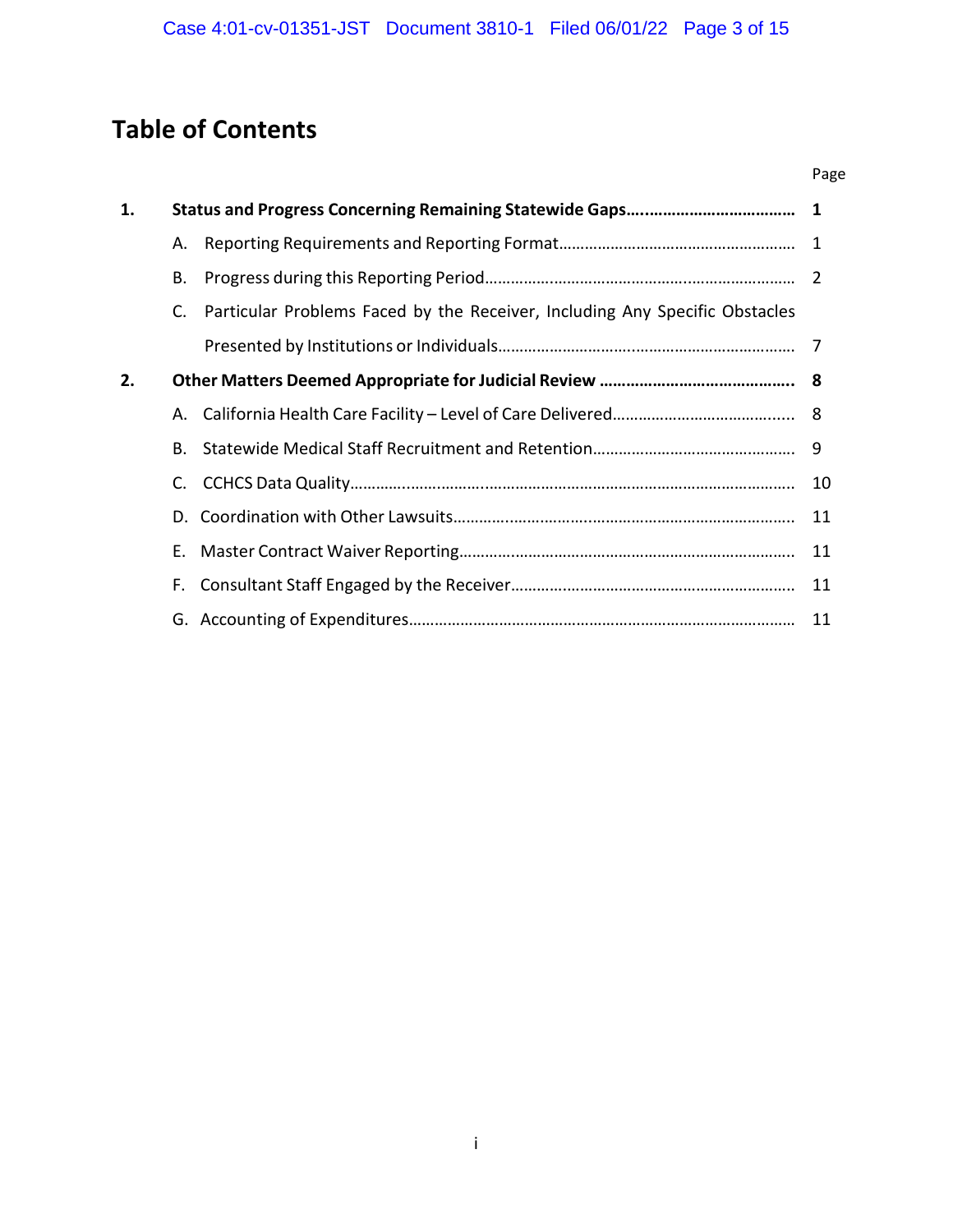# **Section 1: Status and Progress Concerning Remaining Statewide Gaps**

#### **A. Reporting Requirements and Reporting Format**

This is the fiftieth report filed by the Receivership, and the forty-fourth submitted by Receiver J. Clark Kelso.

The Order Appointing Receiver (Appointing Order) filed February 14, 2006, calls for the Receiver to file status reports with the *Plata* Court concerning the following issues:

- 1. All tasks and metrics contained in the Turnaround Plan of Action (Plan) and subsequent reports, with degree of completion and date of anticipated completion of each task and metric.
- 2. Particular problems being faced by the Receiver, including any specific obstacles presented by institutions or individuals.
- 3. Particular success achieved by the Receiver.
- 4. An accounting of expenditures for the reporting period.
- 5. Other matters deemed appropriate for judicial review.

(Reference pages 2–3 of the Appointing Order at [https://cchcs.ca.gov/wp](https://cchcs.ca.gov/wp-content/uploads/sites/60/2017/08/2006-02-14_Order_Appointing_Receiver.pdf)[content/uploads/sites/60/2017/08/2006-02-14 Order Appointing Receiver.pdf\)](https://cchcs.ca.gov/wp-content/uploads/sites/60/2017/08/2006-02-14_Order_Appointing_Receiver.pdf) 

The Court's March 27, 2014, [Order Re: Receiver's Tri-Annual Report](https://cchcs.ca.gov/wp-content/uploads/sites/60/2017/08/2014-03-27-Doc-2776-Order-Re-Receivers-Triannual-Reports.pdf) directs the Receiver to summarize in each Tri-Annual Report the level of care being delivered at California Health Care Facility (CHCF); difficulties with recruiting and retaining medical staff statewide; sustainability of the reforms the Receiver has achieved and plans to achieve; updates on the development of an independent system for evaluating the quality of care; and the degree, if any, to which custodial interference with the delivery of care remains a problem.

The Receiver filed a report on March 10, 2015, entitled [Receiver's Special Report: Improvements](https://cchcs.ca.gov/wp-content/uploads/sites/60/2017/08/Kelso-Special-Report-Filed-031015.pdf)  [in the Quality of California's Prison Medical Care System](https://cchcs.ca.gov/wp-content/uploads/sites/60/2017/08/Kelso-Special-Report-Filed-031015.pdf) wherein he outlined the significant progress in improving the delivery of medical care in California's prisons and also the remaining significant gaps and failures that must still be addressed. The identified gaps are availability and usability of health information; scheduling and access to care; care management; and health care infrastructure at facilities.

To assist the reader, this Report provides two forms of supporting data:

- *Appendices*: This Report references documents in the Appendices of this Report.
- *Website References*: Website references are provided whenever possible.

In support of the coordination efforts by the three federal courts responsible for the major health care class actions pending against California Department of Corrections and Rehabilitation (CDCR), the Receiver files the Tri-Annual Report in three different federal court class action cases: *Armstrong, Coleman,* and *Plata*. An overview of the Receiver's enhanced reporting responsibilities related to these cases and to other *Plata* orders filed after the Appointing Order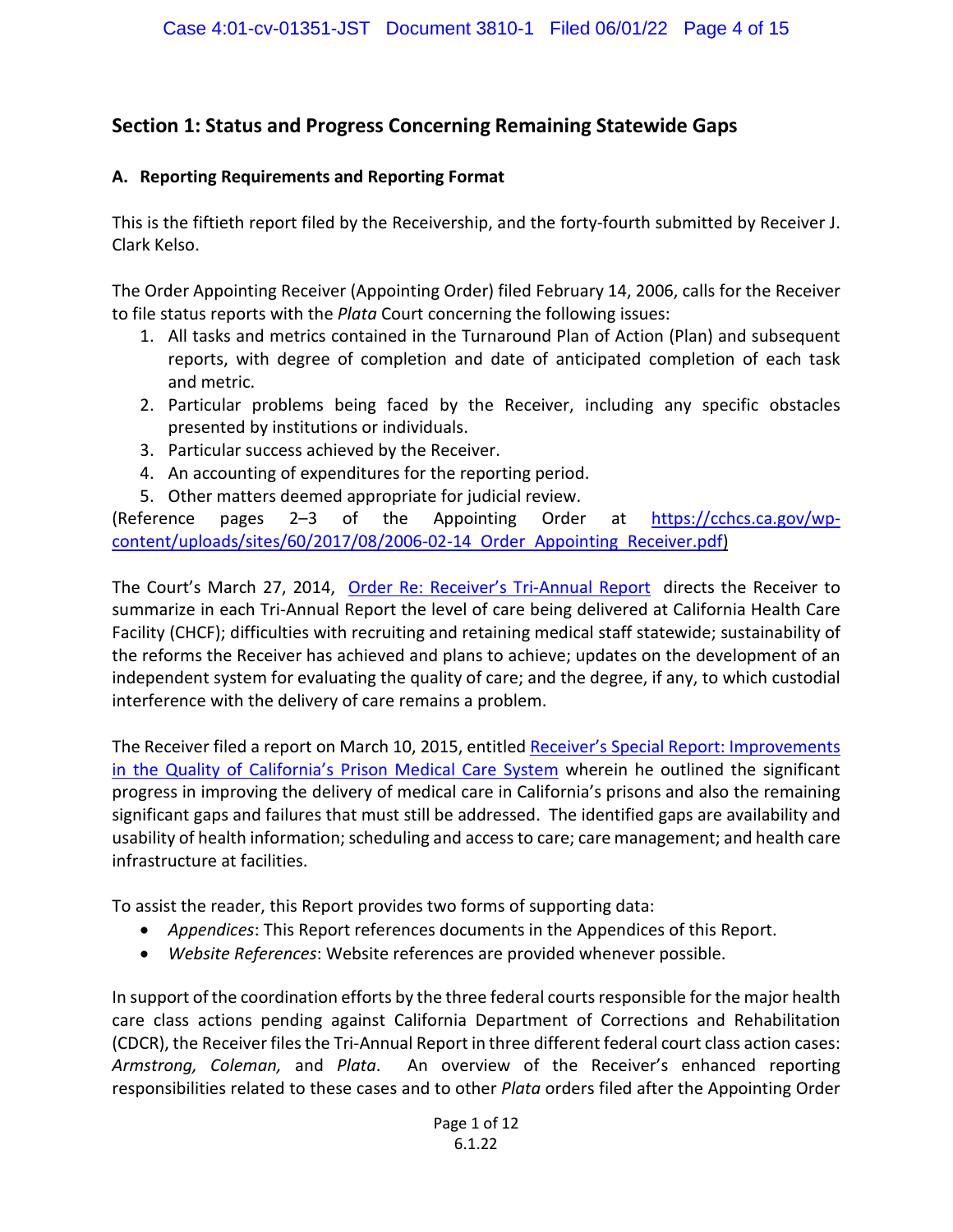can be found in the Receiver's Eleventh Tri-Annual Report on pages 15 and 16. [\(https://cchcs.ca.gov/wp-content/uploads/sites/60/2017/08/T11 20090601 11thTriAnnualReport.pdf\)](https://cchcs.ca.gov/wp-content/uploads/sites/60/2017/08/T11_20090601_11thTriAnnualReport.pdf)

Court coordination activities include: health care contracting; facilities, construction, and activation; telemedicine, information technology, and the Electronic Health Records System (EHRS); nursing; pharmacy; recruitment and hiring; statewide health care grievances; institutional Chief Executive Officers; credentialing and privileging; and space coordination.

#### **B. Progress during this Reporting Period**

# (i) COVID-19 Status

Responding to the COVID-19 pandemic continues to remain a high priority for both CDCR and California Correctional Health Care Services (CCHCS). Response activities, tracking information, and COVID-19 related communications can be found on the CDCR and CCHCS websites at <https://www.cdcr.ca.gov/covid19/covid-19-response-efforts/> and [https://cchcs.ca.gov/covid-](https://cchcs.ca.gov/covid-19-interim-guidance/)[19-interim-guidance/.](https://cchcs.ca.gov/covid-19-interim-guidance/)

As of May 26, 2022, there have been 74,613 confirmed COVID-19 patient cases throughout CDCR institutions, of which 72,497 have resolved, 1,221 were released while active, and 254 resulted in death. There are 641 active cases within the patient population of CDCR institutions. There have been 41,819 confirmed COVID-19 staff cases, with 41,128 resolved, and 691 current active cases. There have been 50 staff deaths due to COVID-19. The Omicron variant remains the dominant strain of COVID-19 among staff and patients.

# Vaccines

During this reporting period, CDCR and CCHCS continued the campaign to offer the Food and Drug Administration (FDA) approved COVID-19 vaccines to all staff and incarcerated persons. As a result, new COVID-19 infections and COVID-19 related hospitalizations and deaths remain low.

As of the end of this reporting period, 99 percent of the 98,066 incarcerated persons have been offered the COVID-19 vaccine with an overall acceptance rate of 83 percent. Acceptance rates continue to be highest among patients who are at the highest risk for hospitalization and death:

- Patients 50 years of age and older: 97.5 percent
- Patients 65 years of age and older: 99.6 percent

The high vaccination rate has contributed to the sustained decline of COVID-19 related hospitalizations and deaths among this population.

#### Pre-exposure Prophylaxis

As previously reported, by working with its state and federal partners, CDCR and CCHCS were provided a significant allotment of Evusheld, an investigational medication granted Emergency Use Authorization by the FDA for pre-exposure prophylaxis of COVID-19 in patients who are unvaccinated due to medical contraindication or in immunocompromised patients whose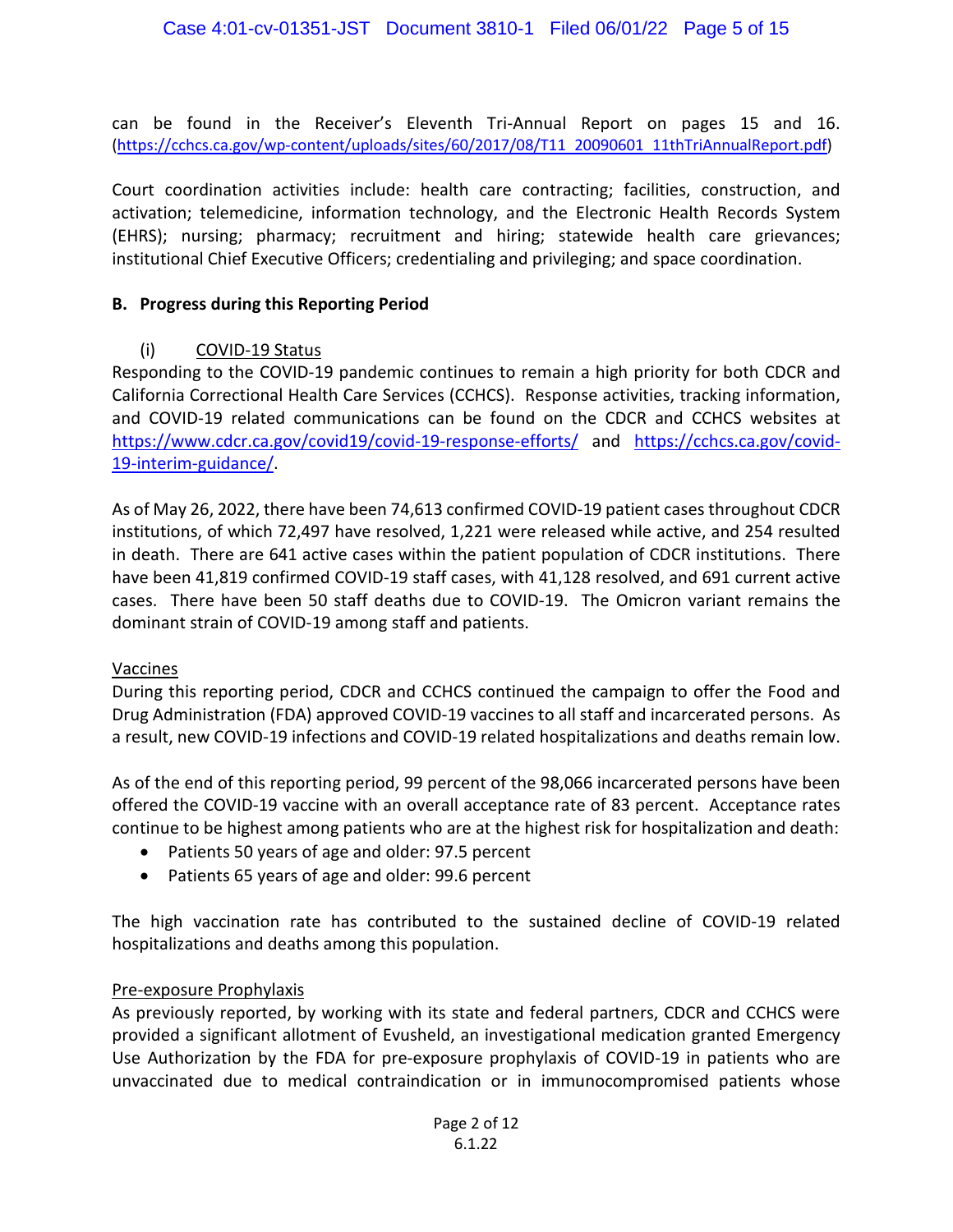condition or treatment interferes with response to vaccination. As of the end of this reporting period, 421 patients have accepted a dose of Evusheld.

# (ii) Patient Safety Budget Change Proposal

As reported in the 48<sup>th</sup> Tri-Annual Report, a University of California, San Francisco, review commissioned by the Receiver found gaps in the CCHCS Patient Safety Program. CCHCS sought funding to establish positions to address those gaps and bring the Patient Safety Program into alignment with community standards. Specifically, CCHCS increased institution bandwidth to support local patient safety functions by allocating each institution a Health Program Manager (HPM) III and a Health Program Specialist (HPS) I and establishing a unit of physician patient safety experts at headquarters to provide additional patient safety clinical oversight and support to institutions and assist in implementing statewide patient safety initiatives.

Due to budget impacts during the pandemic, the positions are being filled in three phases. To date, CCHCS has filled all 23 positions in the first phase of position allocation, except for the Chief Physician and Surgeon (CP&S) position at headquarters. Detailed status of position allocation is provided below:

| <b>Phase</b>     | <b>Allocation Date</b> | <b>Positions</b>                          | Location                                                                                           | <b>Status</b>                                        |
|------------------|------------------------|-------------------------------------------|----------------------------------------------------------------------------------------------------|------------------------------------------------------|
| Phase I          | <b>July 2021</b>       | Per institution:<br>1 HPM III and 1 HPS I | 10 institutions:<br>CMF, MCSP, SAC, SQ, CHCF,<br>SVSP, COR, LAC, CIW, RJD                          | <b>Filled</b>                                        |
| Phase II         | <b>July 2022</b>       | Per institution:<br>1 HPM III and 1 HPS I | 9 institutions:<br>HDSP, SOL, CCWF, CMC,<br>VSP, KVSP, SATF, WSP, CIM                              | <b>Hiring in Process</b>                             |
| <b>Phase III</b> | <b>July 2023</b>       | Per institution:<br>1 HPM III and 1 HPS I | 14 institutions:<br>FSP, PBSP, SCC, ASP, CAC,<br>CCI, NKSP, PVSP, CAL, CEN,<br>CRC, CVSP, ISP, CTF | Not Yet<br>Allocated                                 |
| Phase            | <b>Allocation Date</b> | <b>Positions</b>                          | Location                                                                                           | <b>Status</b>                                        |
| <b>Phase I</b>   | <b>July 2021</b>       | 1 CP&S, 2 Physicians                      | <b>Headquarters</b>                                                                                | CP&S Vacant,<br>Physician<br><b>Positions Filled</b> |
| <b>Phase II</b>  | <b>July 2022</b>       | 2 Physicians                              | <b>Headquarters</b>                                                                                | <b>Hiring in Process</b>                             |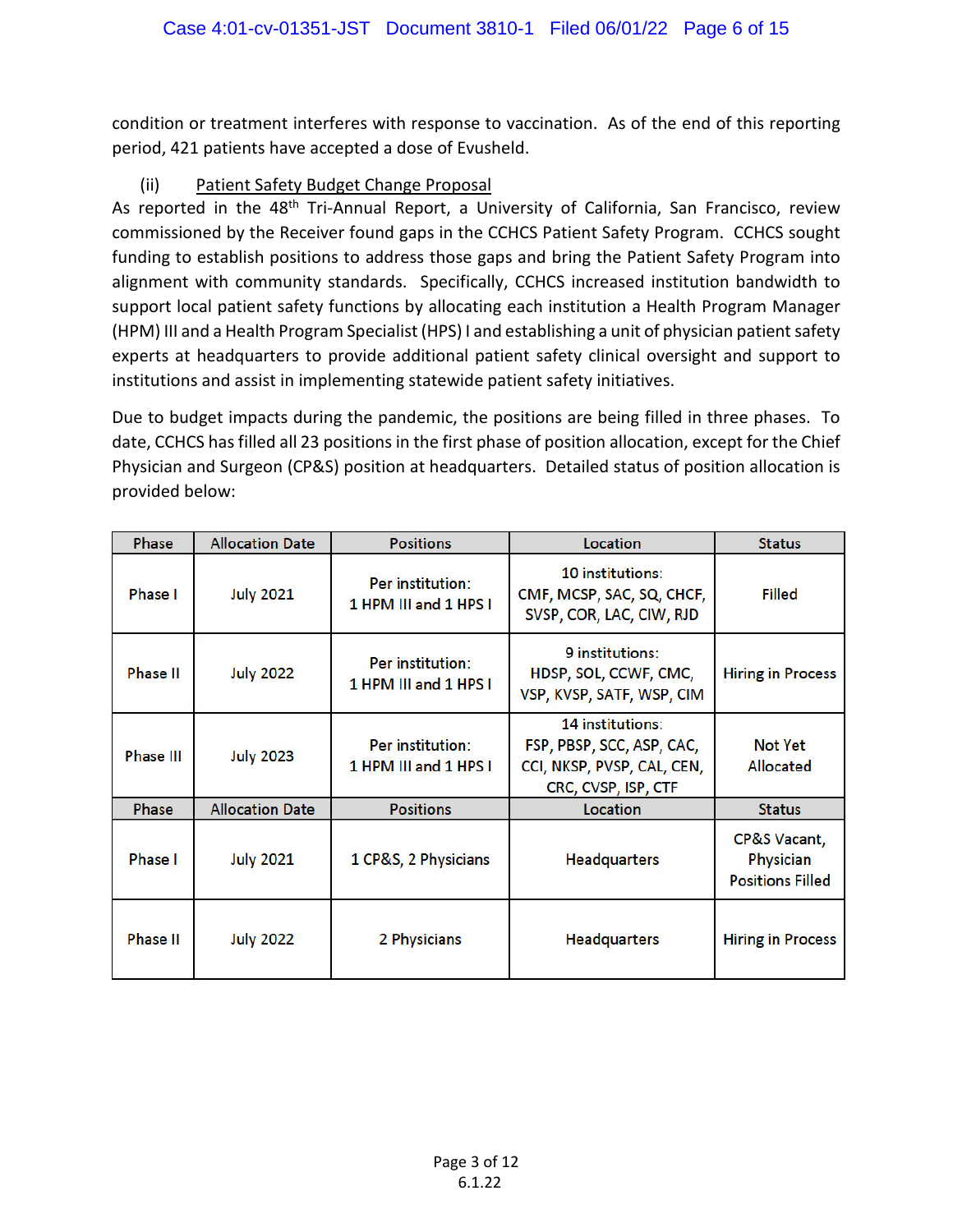# (iii) Office of the Inspector General

The Office of the Inspector General (OIG) has completed Cycle 6 medical inspections at Valley State Prison (VSP); California State Prison, Los Angeles(LAC); Wasco State Prison (WSP); California Correctional Center (CCC); California State Prison, Solano (SOL); California Rehabilitation Center (CRC); California State Prison, Corcoran (COR); California Medical Facility (CMF); North Kern State Prison (NKSP); Salinas Valley State Prison (SVSP); Richard J. Donovan Correctional Facility (RJD); Substance Abuse Treatment Facility (SATF); Folsom State Prison (FSP); California Correctional Institution (CCI); Avenal State Prison (ASP); Kern Valley State Prison (KVSP); Central California Women's Facility (CCWF); Centinela State Prison (CEN); Pelican Bay State Prison (PBSP); California Institution for Women (CIW); High Desert State Prison (HDSP); California Men's Colony (CMC); Correctional Training Facility (CTF); Calipatria State Prison (CAL); California State Prison, Sacramento (SAC); Pleasant Valley State Prison (PVSP); and Mule Creek State Prison (MCSP). During this reporting period, the OIG issued draft reports for CEN, PBSP, and CIW and final reports for KVSP, CCWF, CEN, PBSP, and CIW. CCWF, CEN, PBSP, and CIW received adequate ratings, while KVSP received an inadequate rating. As of the end of this reporting period, draft reports for HDSP, CMC, CTF, CAL, SAC, PVSP, and MCSP are pending completion by the OIG.

# (iv) Delegations

As of the filing of this report, the Receiver has delegated the medical operations at 19 institutions to the CDCR Secretary's authority. No additional delegations were made during this reporting period.

# (v) *Armstrong*

During this reporting period, 15 *Armstrong* Monitoring Tours were scheduled. Plaintiffs conducted 13 *Armstrong* Monitoring Tours and two were cancelled at the request of Plaintiffs. CCHCS continues to coordinate with CDCR in examining the *Armstrong* Monitoring Tour Reports in collaboration with Plaintiffs and the CCHCS Office of Legal Affairs, CDCR Office of Legal Affairs, and Office of the Attorney General. In addition, various workgroups continue to meet frequently to address common concerns related to *Armstrong* class members.

Currently, SATF is under a special review by the *Armstrong* court expert related to allegations of mistreatment of *Armstrong* class members. A report of findings is expected in the near future.

# (vi) Integrated Substance Use Disorder Treatment

# Screening & Assessments

CCHCS Nursing Services staff continue to conduct substance use screening, utilizing the National Institute on Drug Abuse (NIDA) Quick Screens, and CCHCS Medical Services' Licensed Clinical Social Workers (LCSW) continue to conduct substance use risk stratification utilizing the NIDA Modified Assist. During this reporting period, approximately 22,495 patients were screened or assessed for Substance Use Disorder (SUD) and approximately 4,594 patients were risk-stratified. Of those screened and risk-stratified, 3,074 patients were referred for a Medication Assisted Treatment (MAT) evaluation and 4,050 patients were referred for substance use related Cognitive Behavioral Interventions (CBI).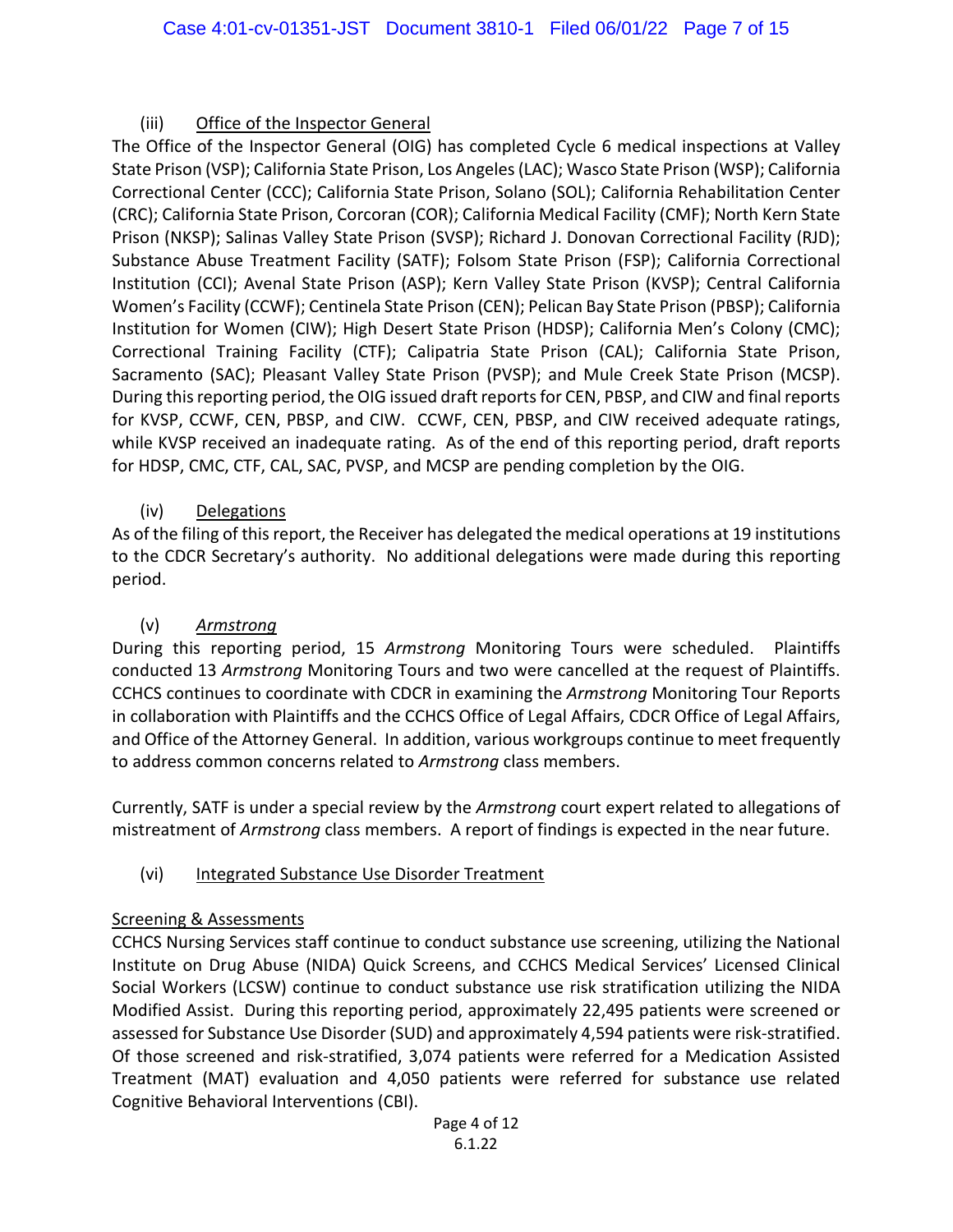# Medication Assisted Treatment

During this reporting period, 3,631 patients were evaluated for MAT, and 70 percent of those patients were started on MAT. As of the end of the reporting period, 14,073 patients within CDCR are prescribed MAT. Additionally, 1,721 patients were released to the community with a 30-day supply of their MAT medication, and 1,809 were offered a supply of Naloxone.

To improve timeliness and efficiencies associated with medication administration processes at institutions with medication lines impacted by high volumes of patients receiving MAT, CCHCS launched a process improvement project based on the Lean Six Sigma model. To manage the high volumes of patients at medications lines, especially during the morning medication lines, redistribution of medication administration across the noon and evening medication lines continues, with 6,405 patients receiving their sublingual buprenorphine at the morning medication lines, and 7,344 patients receiving medication at the noon and evening medication lines. During this reporting period, focus shifted from redistributing medication administration times for existing patient prescriptions to selecting medication administration times when a patient newly starts MAT. With this new approach, between January 2022 and April 2022, approximately 950 (37.3 percent) new MAT starts were initiated with morning administration and 1,600 (62.7 percent) were initiated at a different administration time. In addition to redistribution of medication administration times, institutions are maximizing the use of keep-on-person (self-administered) medication when clinically appropriate, reducing the need for patients to receive their medications through nursing distribution at medication lines.

CCHCS implemented a system for reviewing and administering alternative MAT agents, including injectable naltrexone, injectable buprenorphine (Sublocade), and methadone. These alternative agents provide an additional treatment option for patients. Under newly acquired procurement licensing, seven patients have received Sublocade.

During this reporting period, CCHCS further refined urine drug screens for monitoring patients on MAT. Previously, CCHCS utilized a single toxicology screen for all monitoring purposes. To support active monitoring of patients with SUD, two additional toxicology screens were developed, both with more rapid turnaround times, supporting providers' ability to have clinical information available for their patient visits.

# Medical Provider and Licensed Clinical Social Worker Workforce

Nearly all CCHCS providers (99 percent) now possess an X-waiver with a patient limit of at least 100 or 275. Providers new to CCHCS are required to have an X-waiver at the time of hire and are trained with a custom series of MAT trainings. Currently 87 percent of patients on MAT are managed by their Primary Care Provider (PCP).

Medical Services' LCSWs have integrated the American Society of Addiction Medicine (ASAM) Co-Triage into program operations and have accordingly incorporated ASAM Co-Triage training for all incoming LCSWs. Assessments will occur for all patients with current active Hepatitis C Virus (HCV) or history of HCV infection to ensure patients are appropriately linked to SUD care.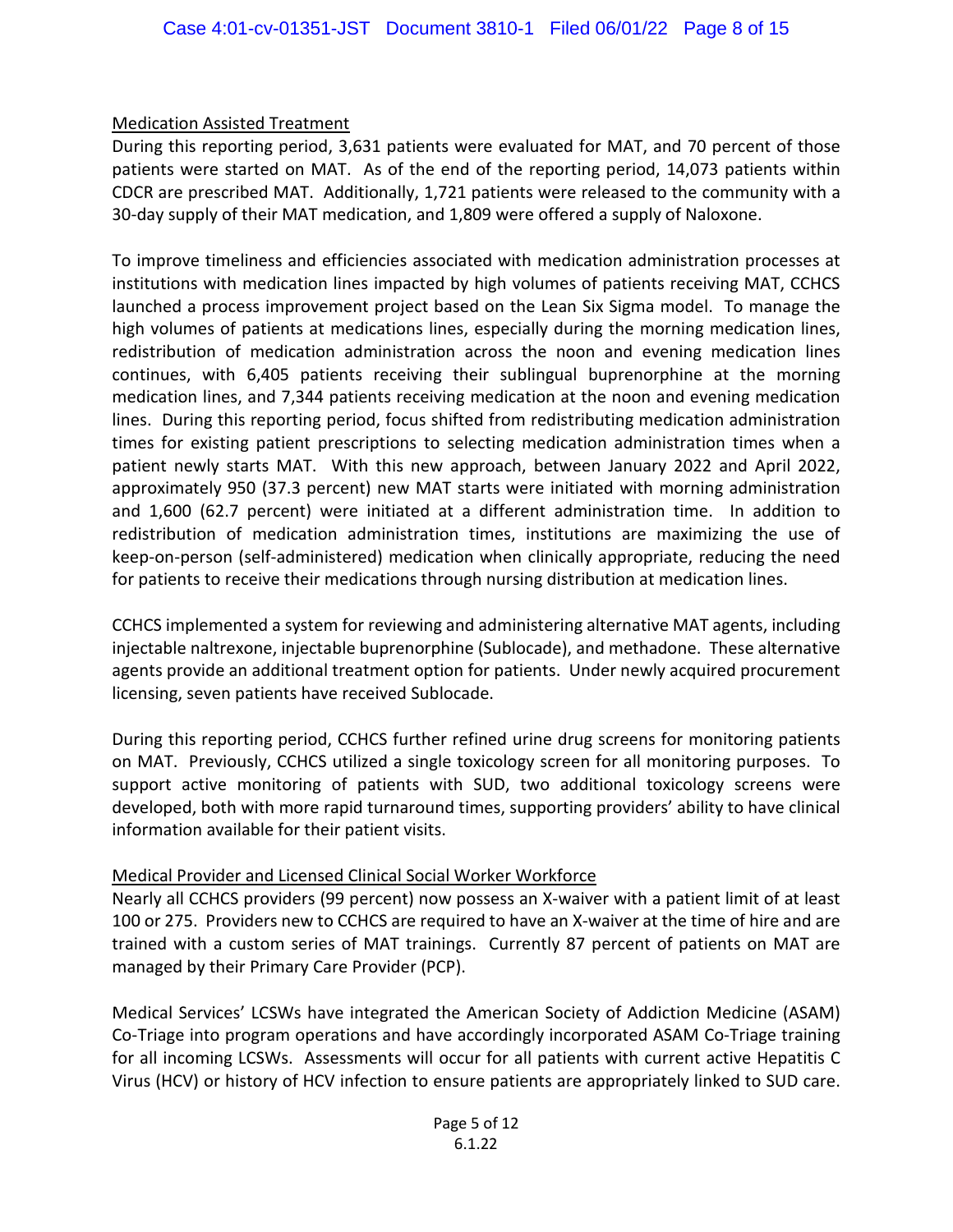Such linkages to SUD treatment can reduce HCV transmission and recurrent viremia. LCSWs also implemented the ASAM Re-Entry Interview Script Enhancement (RISE) and assessed 990 patients during this reporting period. ASAM RISE assessments are completed for patients releasing within six months to identify care needs and linkages necessary for community transition.

#### Transition Services

The Enhanced Pre-Release processes continue at all institutions and include discharge planning for all patients releasing from CDCR. As of April 30, 2022, the resource teams have successfully linked 1,652 MAT-prescribed patients to community providers for continuation of care.

#### Cognitive Behavioral Interventions

Institutions continue to work on returning to in-person CBI programming. As of April 30, 2022, 903 patients are participating in packet programming, and 7,821 are participating in in-person programming.

#### ISUDT Program Impact

In April 2022, CCHCS and CDCR released *Transforming Substance Use Disorder Treatment in [California's Prison System: Impacts of the Integrated Substance Use Disorder Treatment Program](https://cchcs.ca.gov/wp-content/uploads/sites/60/ISUDT/Impacts-ISUDT-Program2019-22.pdf)*, which includes findings from the first two years of the Integrated Substance Use Disorder Treatment (ISUDT) Program. The report outlines the new approach for SUD treatment, documents the status of program implementation, and provides data to support the significant progress California's incarcerated population has made as a result of ISUDT. The initial results of the ISUDT Program show the Department has made substantial progress toward screening and assessing the incarcerated population with SUDs, reducing overdose deaths and overdose-related hospitalizations, and connecting CDCR residents with community SUD providers upon release. As highlighted in the report, the rate of overdose deaths among California's prison population declined 58 percent from 2019 to 2020, while hospitalization rates for overdoses and skin/soft tissue infections declined by 18 percent and 21 percent, respectively, after ISUDT implementation.

#### ISUDT Publications

ISUDT patients continue to receive a monthly issue of the "ISUDT Insider," a newsletter-style publication that includes program information, wellness tips, brain-teasing activities, inspiring patient feedback, notes of encouragement from staff, and fillable journal entries. To date, over 64,200 copies of this publication have been distributed to ISUDT patients.

Additionally, the second edition of "The ISUDT Leader" was distributed via email to all CDCR and CCHCS staff. This publication includes program information and updates, messages from CDCR and CCHCS leadership, and first-hand inspirational stories from both staff and participants.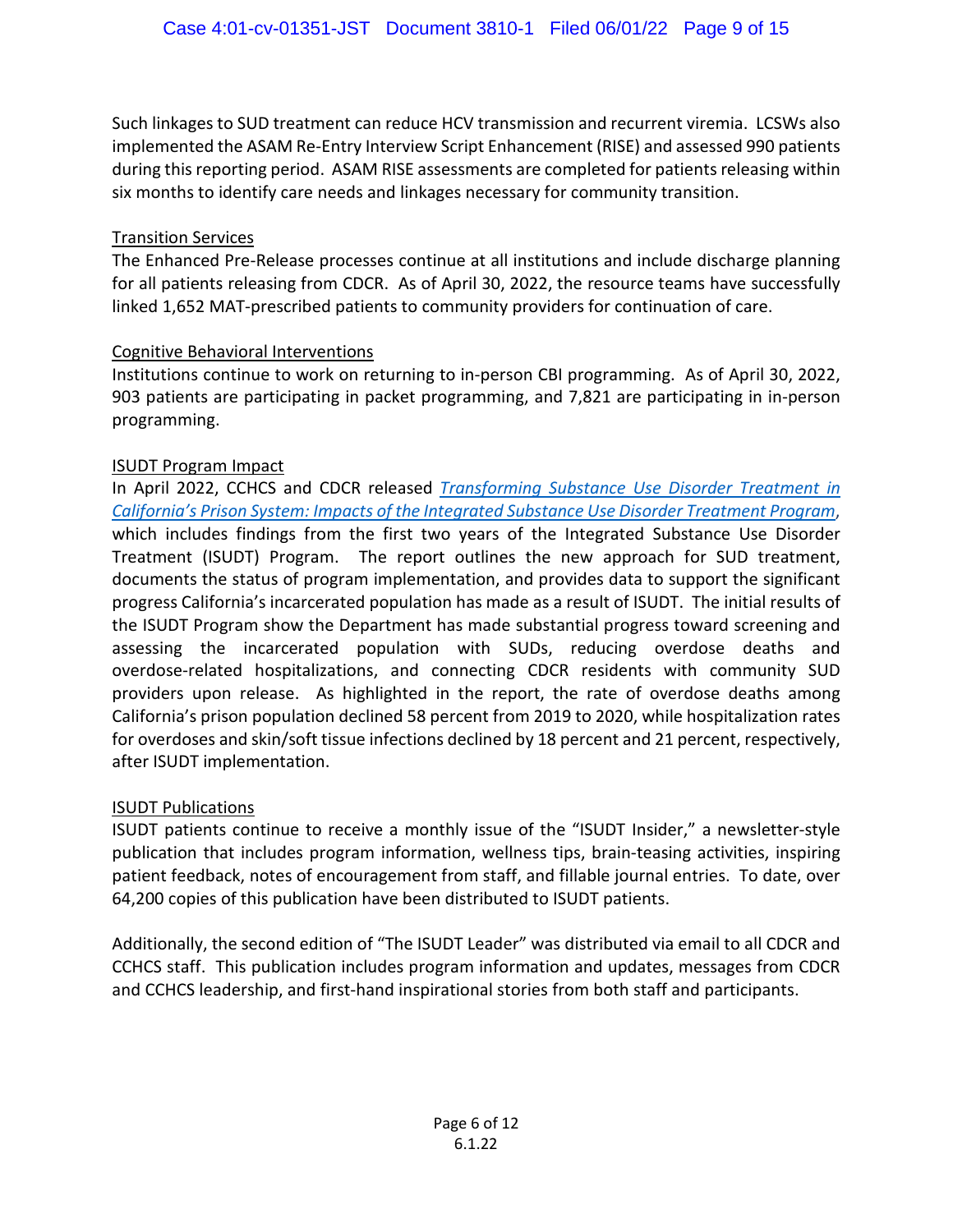# **C. Particular Problems Faced by the Receiver, Including Any Specific Obstacles Presented by Institutions or Individuals**

# (i) Healthcare Facilities Maintenance and Environmental Services

During this reporting period, the CCHCS Compliance Monitoring Unit (CMU) began utilizing the revised *CCHCS Healthcare Facilities Maintenance Environmental Services Assessment Guide* (rev. January 2022). Due to the outbreak of the COVID-19 Omicron variant, onsite assessments were postponed in January and resumed in February. CMU has since conducted Healthcare Facilities Maintenance (HFM) assessments at WSP, CCWF, VSP, CHCF (Environmental Services Program and PRIDE Industries), California City Correctional Facility (CAC), CCI, and CRC. CHCF uses two separate entities to provide janitorial services with separate assessments conducted for each entity. Of the eight assessments conducted, six passed with a score of at least 80 percent.  The Environmental Services Program at CHCF and the HFM Program at CCI did not achieve a passing score of 80 percent or higher. The CMU will conduct follow-up visits at both CHCF and CCI within the next few months to assess the programs' progression. The CMU continues to provide assistance to CHCF due to its large medical mission and multiple contracts. 

#### (ii) Health Care Infrastructure at Facilities

The Health Care Facility Improvement Program (HCFIP) continues to encounter delays in completing projects throughout the state. The availability of labor to complete the projects continues to be problematic and is consistent with the general market for construction labor. While these delays continue to present operational challenges, CCHCS is working with institutions and CDCR Facility Planning, Construction, and Management (FPCM) to address concerns regarding phasing and swing space to minimize impacts.

Several projects have been impacted due to reported staffing shortages at the Board of Pharmacy (BOP) related to Omnicell inspections, which are conducted by the BOP. In some cases, the application processing time to inspect and relocate Omnicells has been impacted, while in other cases, there have been delays in scheduling the inspection itself. This statewide issue may create delays in the deactivation and construction start of subsequent sub-projects and require re-phasing evaluations.

The Office of the State Fire Marshal (OSFM) issued CCWF a notice to vacate the new Reception Center Screening addition, pending the verification of Construction Inspection documentation. CDCR's FPCM team is currently working with the OSFM to address all health and safety inspection record concerns.

During this reporting period, there were multiple successful completions and activations. These include the Facility A Primary Care Clinic at VSP; Facility C Primary Care Clinic Addition and Renovation at Ironwood State Prison; Central Health Services Laboratory, Physical Therapy, and Staff Restroom Renovation at CAL; Central Health Services Renovation at CEN (closing out all HCFIP work at CEN); Central Health Services Radiology/Inmate Restroom Renovation at SOL; and Inmate Restroom, Pharmacy Data Entry, Primary Care Clinic, and Radiology Renovations at CMF.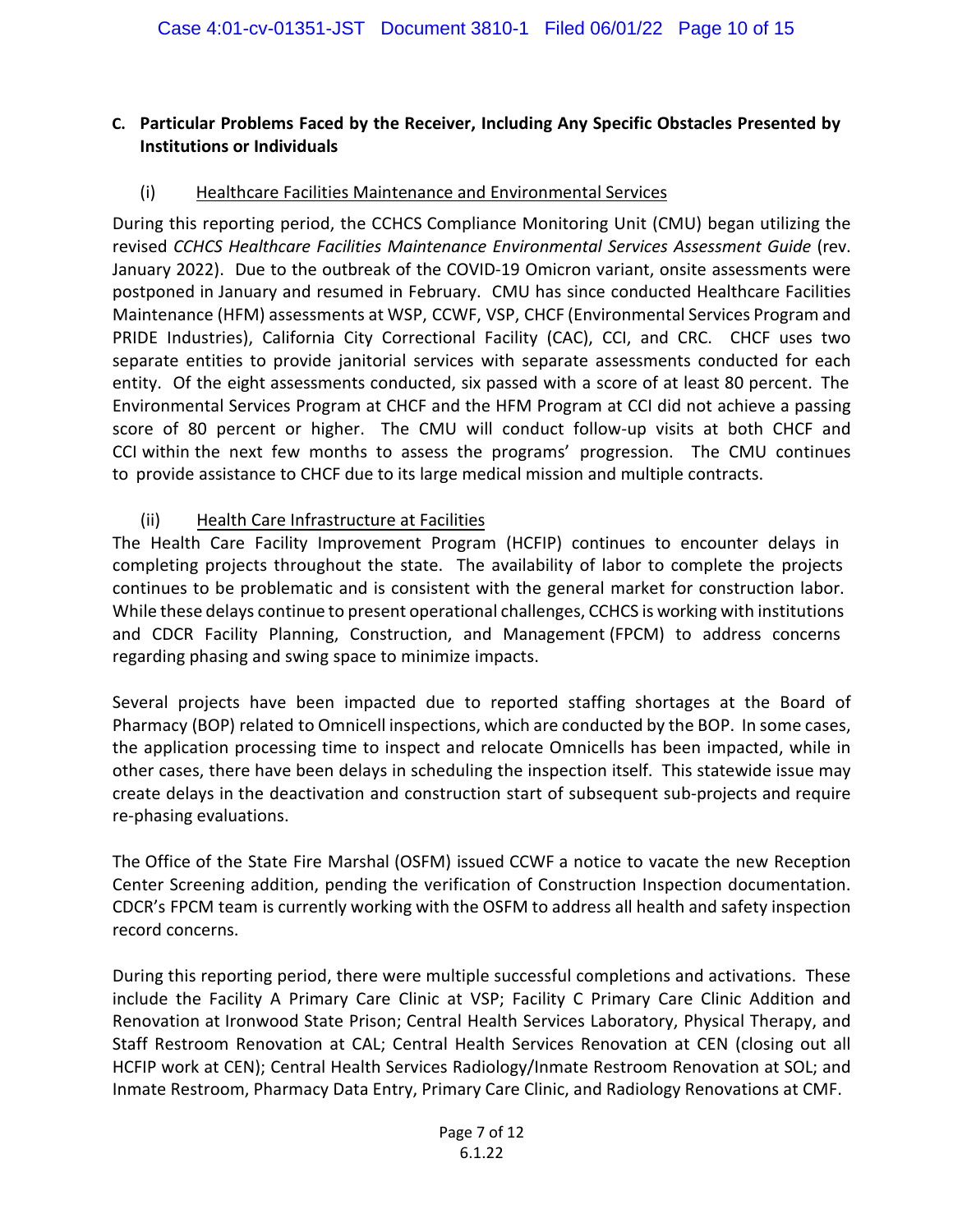Lastly, the work at the CRC mobile medical clinic is nearing completion. The seismic bracing concerns have been resolved and targeted activation for this project is July 2022.

#### (iii) Scheduling and Ducating

Due to COVID-19 and in an effort to reduce the spread of the virus to staff and patients, Health Care Access Unit (HCAU) Operations Monitoring Audits (OMA) and Scheduling and Ducating Program Special Reviews continue to be on hold during this reporting period. Although Corrections Services resumed OMA Round VIIIb audits effective November 1, 2021, due to the subsequent increase in Omicron cases throughout CDCR, audits were postponed from January 3 to March 13, 2022. OMA Round VIIIb audits resumed for a second time on March 14, 2022. As of the end of this reporting period, a total of 11 OMA Round VIIIb audits were completed and seven reports were finalized and distributed (ASP, CTF, MCSP, CAC, San Quentin State Prison [SQ], CHCF, and PVSP).

As a result of the Scheduling and Ducating Program Special Reviews, reliance on numerous ducats for mental health Enhanced Outpatient Program (EOP) groups may potentially have a negative impact on the delivery of health care services via the ducat process. As previously reported, in early December 2021, members of the workgroup conducted a site visit of the CMC EOP program to review the current process and engage local stakeholders in discussions regarding the proposed pilot.

After several months of research, the workgroup identified a process with minimal changes to the scheduling, tracking, and reporting processes currently in place. Corrections Services created a proposal for the transition of EOP group daily ducats to a weekly Current Inmate Schedule. Similar to a ducat, the Current Inmate Schedule will allow movement on specific days and times of the week to a specified location. The following processes and reports will be utilized during the pilot: the Strategic Offender Management System Reports and Data Quality Unit team is creating the weekly Current Inmate Schedule to replace the EOP group's daily ducats; the Application Innovation Services Healthcare team is programming the EHRS to bypass placing EOP group appointments on the Master Pass List; and the Quality Management and Informatics team is creating a report to replace the data bypassed on the Master Pass List. A site visit to CMC is planned to discuss the selected process, view the current process, and determine any additional obstacles prior to implementation, which is tentatively scheduled for July 1, 2022.

# **Section 2: Other Matters Deemed Appropriate for Judicial Review**

# **A. California Health Care Facility – Level of Care Delivered**

CHCF's health care leadership remains focused on ensuring the delivery of quality health care services to its patient population. As of the end of this reporting period, CHCF is just under 74 percent patient capacity (2,182 current population; 2,951 capacity) and 35 of the 36 budgeted provider positions are filled as follows: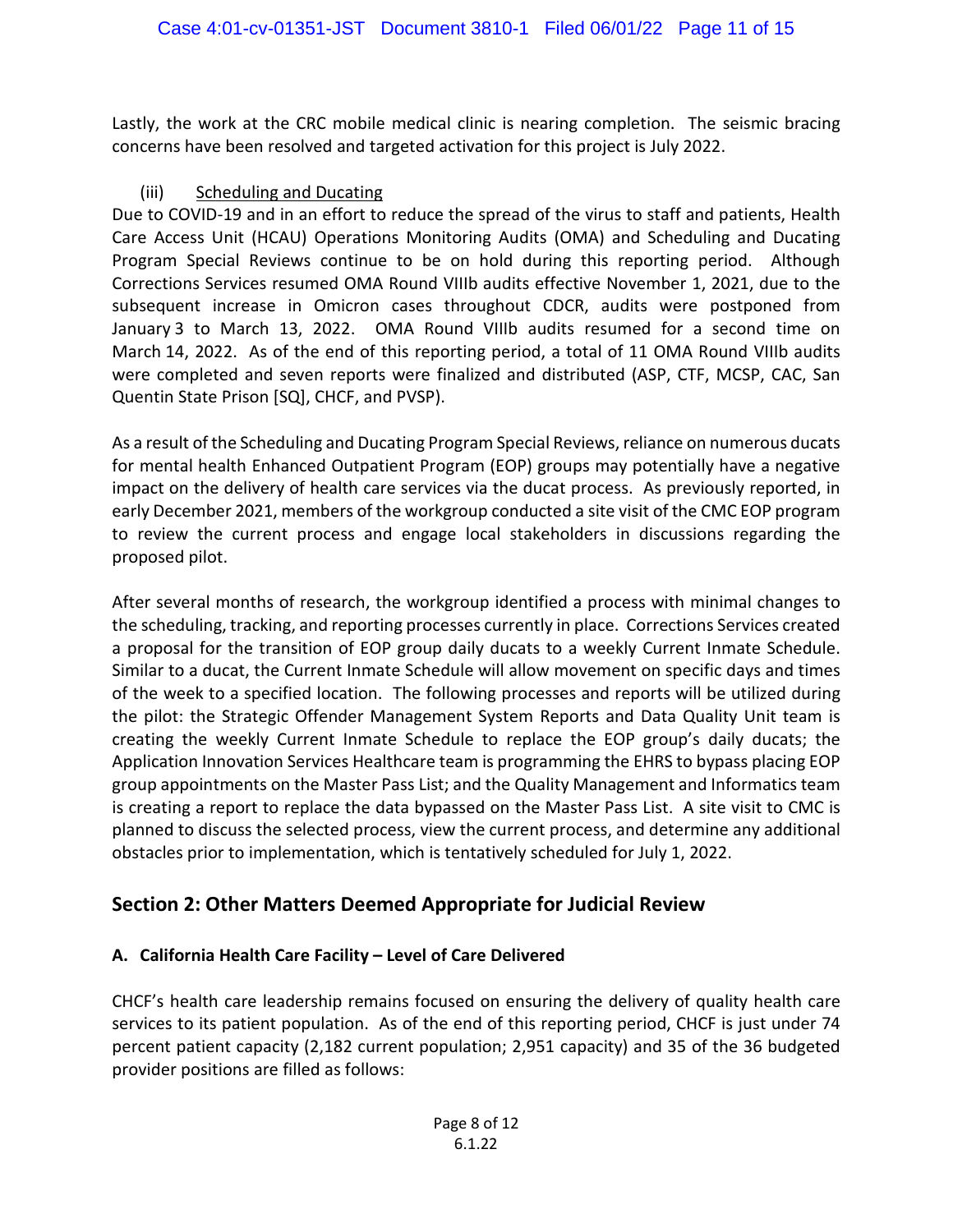- Physician and Surgeon: 33 positions, 32 filled, 1 vacant
- Physician Assistant: 3 positions, 3 filled, 0 vacant

As reflected in the May 2, 2022, Primary Care Provider Vacancy/Coverage Report (refer to [Appendix 1\)](https://cchcs.ca.gov/wp-content/uploads/sites/60/TR/T50_20220601_Appendix1.pdf), civil service telemedicine providers and contract registry providers are utilized to deliver care at CHCF, which increases the available coverage to just over 100 percent of budgeted positions for providers as of the end of this reporting period.

#### **B. Statewide Medical Staff Recruitment and Retention**

CCHCS continues to make progress resolving the challenges outlined in the March 10, 2015, *Special Report: Improvements in the Quality of California's Prison Medical Care System*. Through frequent assessment of staffing ratios, health care delivery models, and retention strategies, CCHCS has implemented a series of flexible and continuously evolving solutions to ensure the delivery of timely, quality health care services to patients through a stable provider workforce. As of April 30, 2022, 53 percent of institutions (18 institutions) have achieved the goal of filling 90 percent or higher of their civil service provider positions; 18 percent (6 institutions) have filled between 75 and 89 percent of their civil service provider positions; and 29 percent (10 institutions) have filled less than 75 percent of their civil service provider positions. However, when on-site civil service, telemedicine, and contract registry providers are utilized to deliver care statewide, coverage at 27 institutions is at or above 90 percent (refer to [Appendix 1](https://cchcs.ca.gov/wp-content/uploads/sites/60/TR/T50_20220601_Appendix1.pdf)). The following summarizes the continuous recruitment efforts during this reporting period:

- CCHCS' focused recruiting and streamlined hiring efforts continue to produce a strong flow of new candidates. Since January 1, 2022, CCHCS has hired 12 new physicians, with 2 hired in the Telemedicine program, 1 hired at headquarters, 1 hired at a regional office, 1 hired within ISUDT, and 7 hired at institutions. These numbers represent 48 percent of total PCP hires in 2021, just within the first four months of 2022.
- The Telemedicine Program remains strong in its ability to recruit and retain. As of the end of this reporting period, the current telemedicine provider workforce is 98 percent filled, with only one vacant position.
- With CCHCS re-establishing its in-person presence at professional conferences, CCHCS exhibited at the National Commission on Correctional Health Care's 2022 Spring Conference and the California Academy of Nutrition and Dietetics. Additionally, CCHCS secured booth space at the National Commission on Correctional Health Care's 2022 National Conference in October. While there has been a reduction in virtual health care recruiting events overall, CCHCS takes advantage of both *Corporate Gray's* and *RecruitMilitary's* virtual events to engage with individuals separating from military service throughout the nation.
- CCHCS' procurement of a virtual recruiting platform establishes the ability to expand recruitment presence without ties to geographic boundaries. With plans for hosting virtual events tailored for specific educational cohorts or professional careers at the statewide, regional, and institutional levels, the platform will serve to expand candidate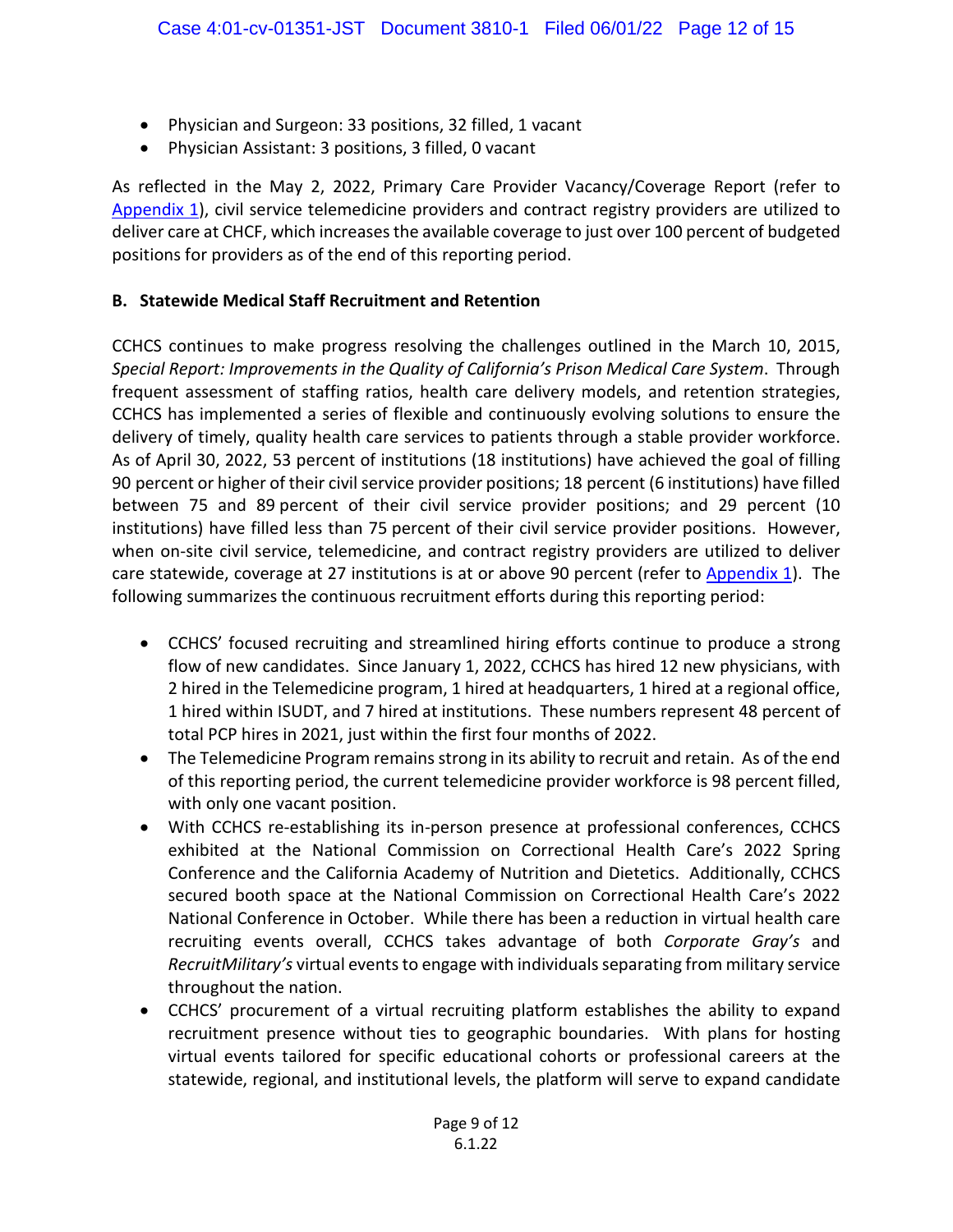attraction to remote locations and increase candidate pipelines nationwide. Implementation will be a phased approach leading to eventual statewide release. Pilot testing of the first virtual events is scheduled for September 2022.

- In January 2022, CCHCS began hosting hiring events at venues local to CHCF, CMF, and SVSP to promote and fill vacancies within these institutions' Psychiatric Inpatient Programs. These opportunities, offering candidates a complete hiring experience from recruitment to contingent job offer in a single event, are proving uniquely successful. By bringing multiple aspects of the hiring process into one location, these events combine hiring steps that typically can take months into just one day. To date, CCHCS has completed seven hiring events supporting the workforce needs of CHCF, CIW, CMF, CTF, FSP, MCSP, SAC, SCC, SOL, SVSP, SQ, and headquarters. As of April 30, 2022, close to 1,000 individuals have attended these events, with 649 interviewed, 467 job offers made, and 191 confirmed start dates. As a result, similar hiring events are now scheduled throughout the state with the next round of events focusing on ASP, HDSP, CCC, CCWF, CMC, COR, SATF, PBSP, PVSP, and VSP. Given the effectiveness of the methodology, CCHCS is exploring solutions for long-term support of these efforts, including additional funding for marketing and staffing support. With the focus on meeting the candidate population at the local level, CCHCS has shifted a portion of its statewide recruitment efforts in print and digital media to the marketing of the hiring events including radio advertising, digital billboards, supplemental digital and local print campaigns, and strong social media engagement.
- CCHCS is expanding its social media platforms to leverage the successful social media engagement experienced with the promotion of recent hiring events. In addition to Facebook and LinkedIn, CCHCS is establishing Twitter, TikTok, and Instagram accounts. All five platforms will be used in coordination to share information about careers in correctional health care, promote CCHCS clinicians through recognition days, and encourage attendance at hiring events.

# **C. CCHCS Data Quality**

As discussed in the thirty-ninth and forty-second Tri-Annual Reports, in June 2018, the Receiver engaged the firm of Manatt, Phelps & Phillips, LLP (MPP) to analyze data collection and validation processes at CCHCS used to compile health care delivery performance statistics published on the CCHCS Health Care Services Dashboard. MPP worked with information technology and software experts from Intueor Consulting, Inc. (Intueor) to evaluate the accuracy of 16 Dashboard measures with suspected data integrity issues, which include seven clinician access metrics, five DME access metrics, two workload metrics, one disease management metric, and one health information management metric.

On August 27, 2019, MPP produced a final report with findings and recommendations, concluding that Dashboard reporting for the 16 measures was highly accurate. Independent coding of the same metrics by Intueor yielded the same results or results within one percent of what the Dashboard published for all 16 measures. MPP identified minor flaws in Dashboard reporting in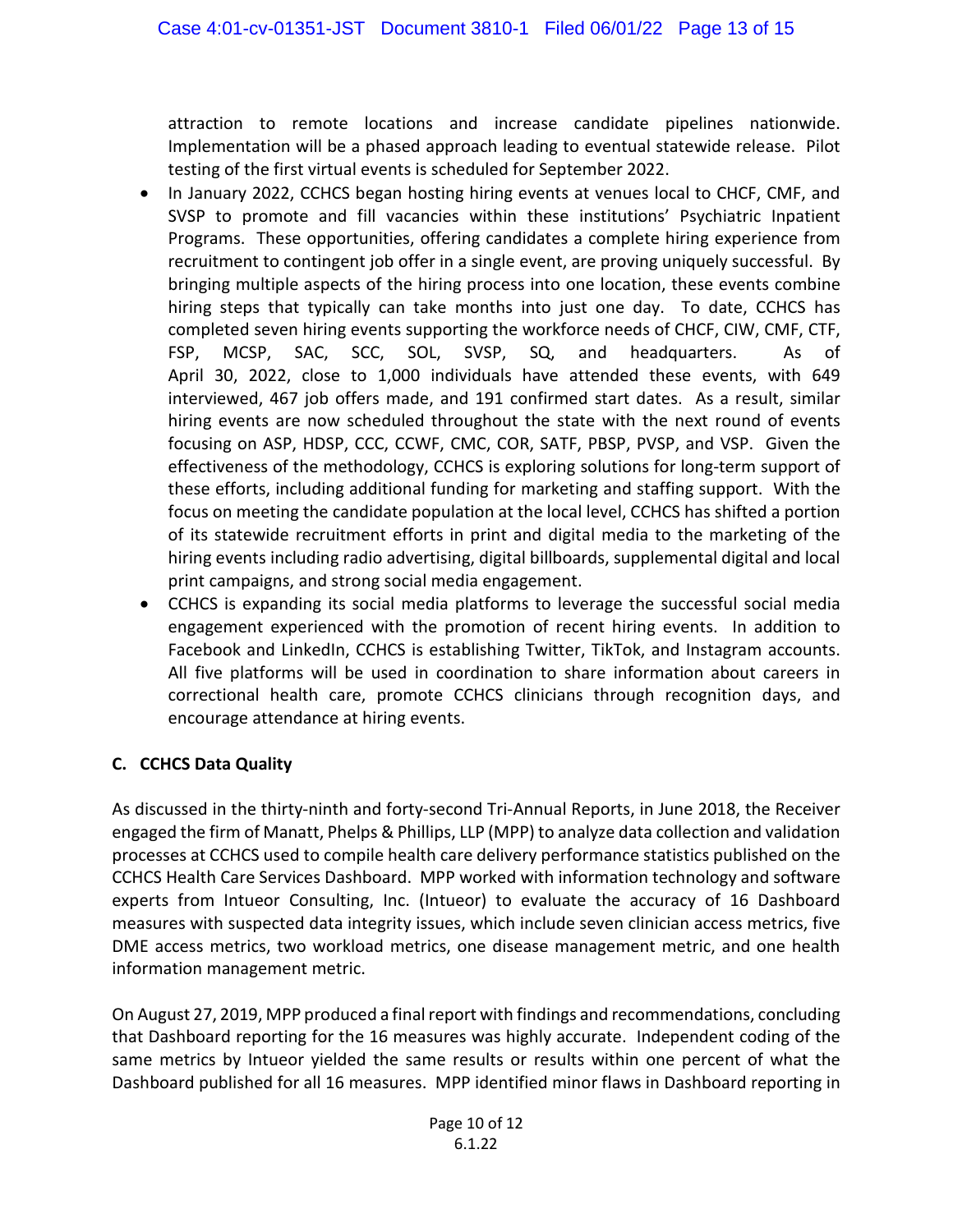two areas and opined that all the identified issues could be handled with modest corrective action, bringing these 16 measures, which are 99 percent accurate, to higher levels of reliability.

By the end of 2019, CCHCS had addressed all but one of the recommendations from the Intueor report. The last remaining item, which was deferred during the pandemic to allow CCHCS data analysts to focus on COVID-19 related reporting, was addressed in 2021. With the Intueor recommendations now implemented (or no longer relevant, as in the case of the decommissioned metrics on the list), CCHCS continues to refine systems and processes that detect and address data quality issues to ensure CCHCS data is as useful as possible in the evaluation and improvement of health care system performance.

#### **D. Coordination with Other Lawsuits**

Meetings between the three federal courts, *Plata, Coleman,* and *Armstrong* (Coordination Group) class actions have occurred periodically. During this reporting period, the Coordination Group met on February 1, March 24, and April 27, 2022.

# **E. Master Contract Waiver Reporting**

On June 4, 2007, the Court approved the Receiver's Application for a more streamlined, substitute contracting process in lieu of state laws that normally govern state contracts. The substitute contracting process applies to specified project areas identified in the June 4, 2007, Order and in addition to those project areas identified in supplemental orders issued since that date. The approved project areas, the substitute bidding procedures, and the Receiver's corresponding reporting obligations are summarized in the Receiver's Seventh Quarterly Report and are fully articulated in the Court's Orders, and therefore, the Receiver will not reiterate those details here.

The Receiver did not use the substitute contracting process during this reporting period.

# **F. Consultant Staff Engaged by the Receiver**

The Receiver has engaged no consultant staff during this reporting period.

# **G. Accounting of Expenditures**

#### (i) Expenses

For the four-month period from January through April 2022, the total net operating and capital expenses of the Office of the Receiver were \$1,484,533 and \$0.00, respectively. A balance sheet and statement of activity and brief discussion and analysis is attached as [Appendix 2.](https://cchcs.ca.gov/wp-content/uploads/sites/60/TR/T50_20220601_Appendix2.pdf)